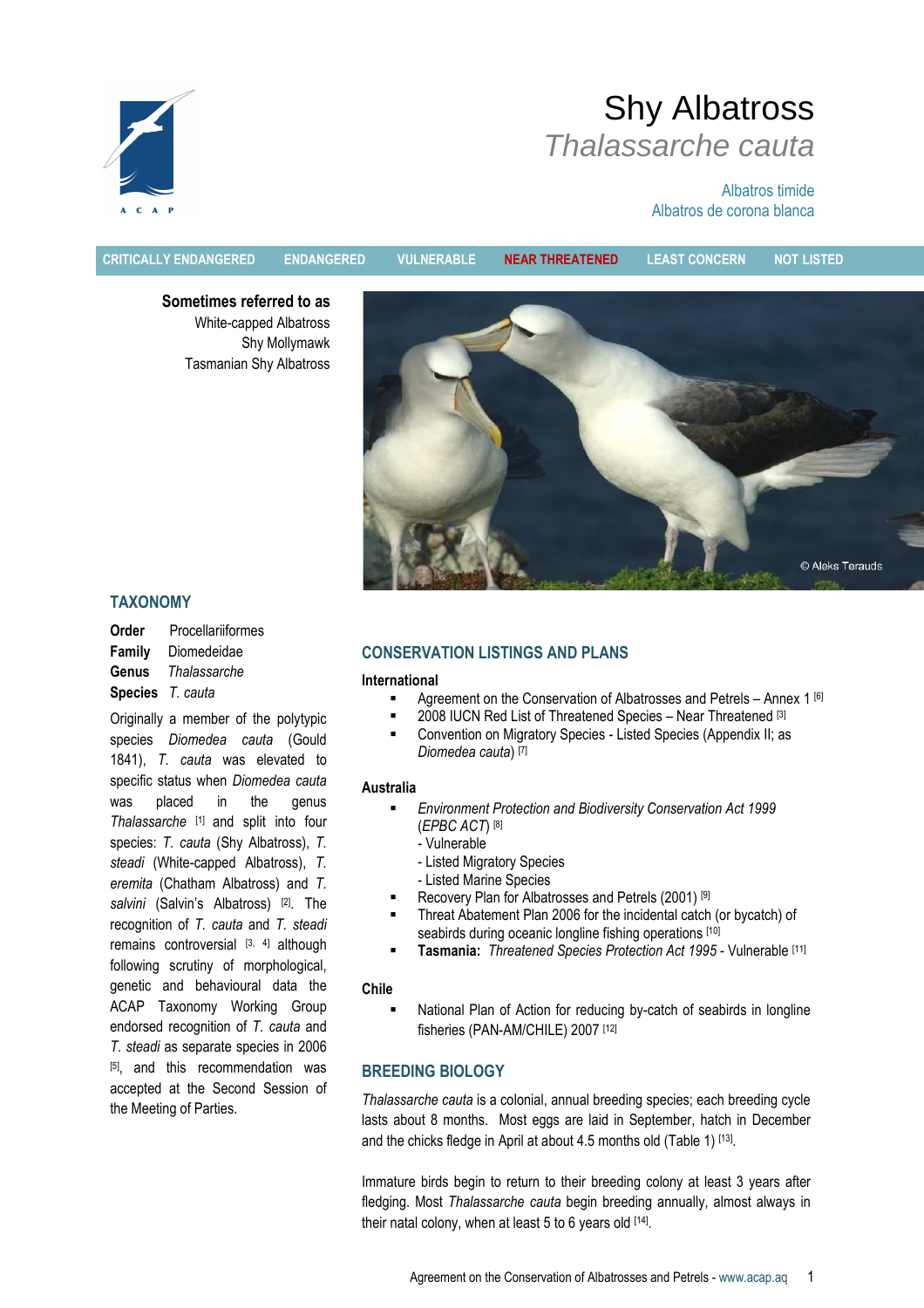

\* birds are present year round at colonies but individuals are away for c. 6 weeks

# BREEDING STATES

Table 2. Distribution of the global T. cauta population among Parties to the Agreement



## BREEDING SITES

Thalassarche cauta is an Australian breeding endemic (Table 2) with colonies on only three islands off Tasmania: Albatross Island, Pedra Branca and the Mewstone (Figure 1; Table 3). Unpublished data submitted to ACAP in 2007 estimated the total breeding population to be approximately 12,750 pairs (Table 3). The total population was estimated to be between 55,000 and 60,000 individuals in 1998 [15] .



Figure 1. The approximate range of T. cauta inferred from satellite tracking, band recoveries and genetic identification of fisheries bycatch (based on unpublished DPIW data and Abbott et al 2006 [13]). The boundaries of selected Regional Fisheries Management Organisations (RFMOs) are also shown.

CCAMLR – Commission for the Conservation of Antarctic Marine Living Resources CCSBT - Commission for the Conservation of Southern Bluefin Tuna IATTC - Inter-American Tropical Tuna Commission ICCAT - International Commission for the Conservation of Atlantic Tunas

IOTC - Indian Ocean Tuna Commission

WCPFC - Western and Central Pacific Fisheries Commission

Table 3. Monitoring methods and estimates of the population size (annual breeding pairs) for each breeding site. Table based on unpublished Tasmanian Department of Primary Industries and Water (DPIW) data submitted to ACAP in 2008.

| <b>Breeding site location</b>                  | <b>Jurisdiction</b> | <b>Years monitored</b> | <b>Monitoring</b><br>method | <b>Monitoring</b><br>accuracy | <b>Breeding pairs</b><br>(last census) |
|------------------------------------------------|---------------------|------------------------|-----------------------------|-------------------------------|----------------------------------------|
| <b>Albatross Island</b><br>40° 23'S, 144° 39'E | Australia           | 1999-2007              | A (100%)                    | High                          | 5,017 (2007)                           |
| <b>Mewstone</b><br>43° 44'S, 146° 22' E        | Australia           | 1996                   | C(100%)                     | Unknown                       | c. 7,300 (1996)                        |
| Pedra Branca<br>43° 52' S, 146° 58' E          | Australia           | 1984, 1991-2005        | D $(100\%)$                 | Medium                        | 268 (1996)                             |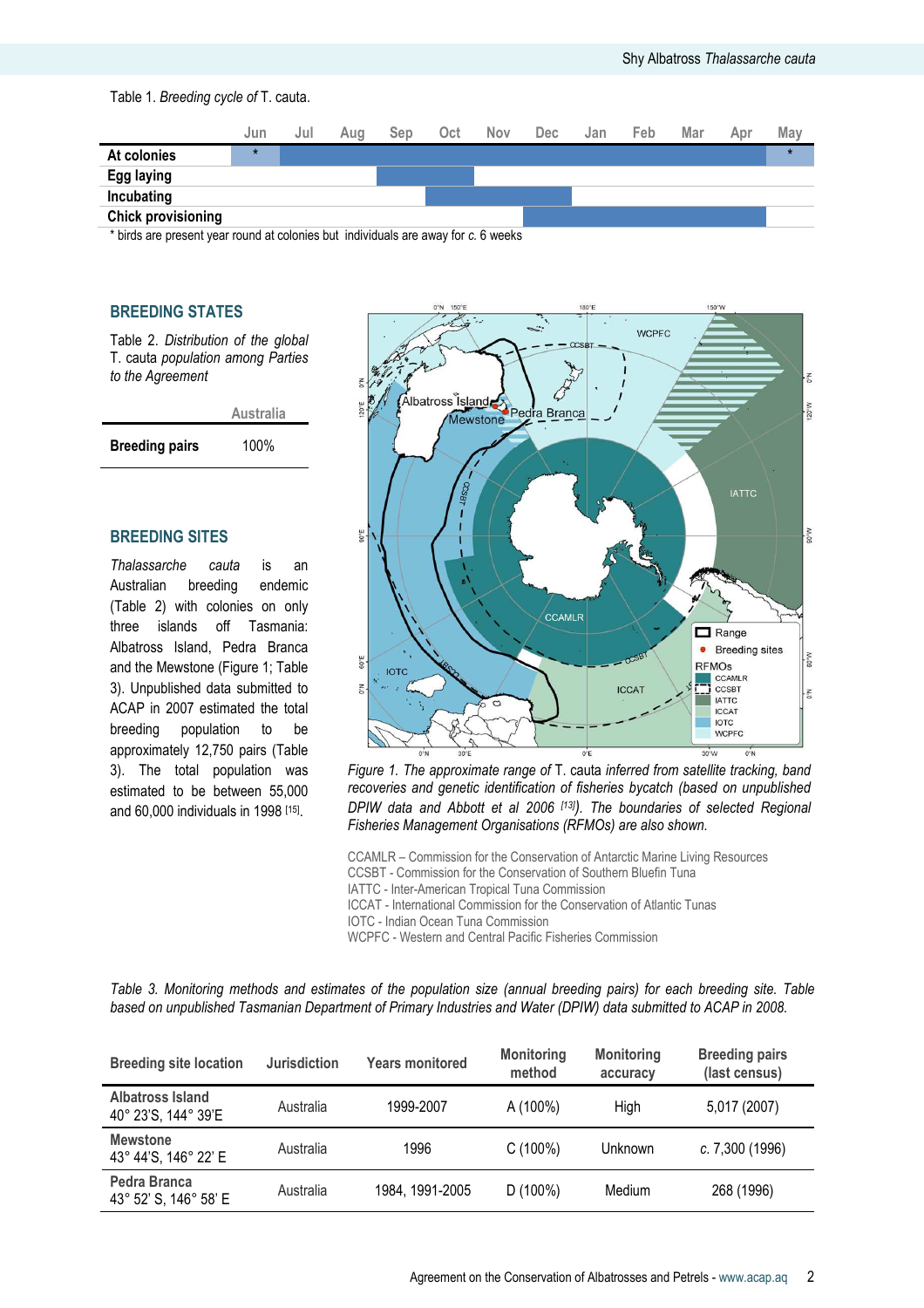# CONSERVATION LISTINGS AND PLANS FOR THE BREEDING SITES

## International

Mewstone and Pedra Branca

**Tasmanian Wilderness World Heritage Area** [16]

### Albatross Island

None

# Australia

Albatross Island, Mewstone and Pedra Branca

**Listed - Register of Critical Habitat (EPBC Act)** [8]

#### Tasmania

Albatross Island

- Nature Reserve Nature Conservation Act 2002 (Tasmania) [17]
- **Management Plan Summary of Bass Strait Island Nature Reserves (Draft October 2000)** [18]

Mewstone and Pedra Branca

- Southwest National Park Nature Conservation Act 2002 (Tasmania) [17]
- Tasmanian Wilderness World Heritage Areas Management Plan 1999 [19]

# POPULATION TRENDS

#### Albatross Island

When Europeans first sighted Albatross Island in the late 1700s, there were thought to be as many as 20,000 pairs of T. cauta breeding at that colony. By 1909 feather and egg collectors had reduced the colony to between 250 and 300 nests [20]. Censuses of pre-fledge chicks now suggest the population is increasing, with close to 3,000 chicks fledging in 2004 (Figure 2). Trend analyses show that although the number of pre-fledging chicks on Albatross Island has been decreasing since 2004, pre-fledging chick production has actually increased by 3% per year between 1981 and 2007 [21] (Table 4). The number of breeding pairs on Albatross Island has also increased at a rate of approximately 3% (p<0.01) a year between 1999 and 2007 [21] (Figure 3, Table 4). However, this colony is currently only 25% of its estimated original size.



Figure 2. Population counts of pre-fledge chicks with a simple linear regression fitted. Figures based on unpublished DPIW data, not to be used without data holder's permission. See text for assessment of population trends.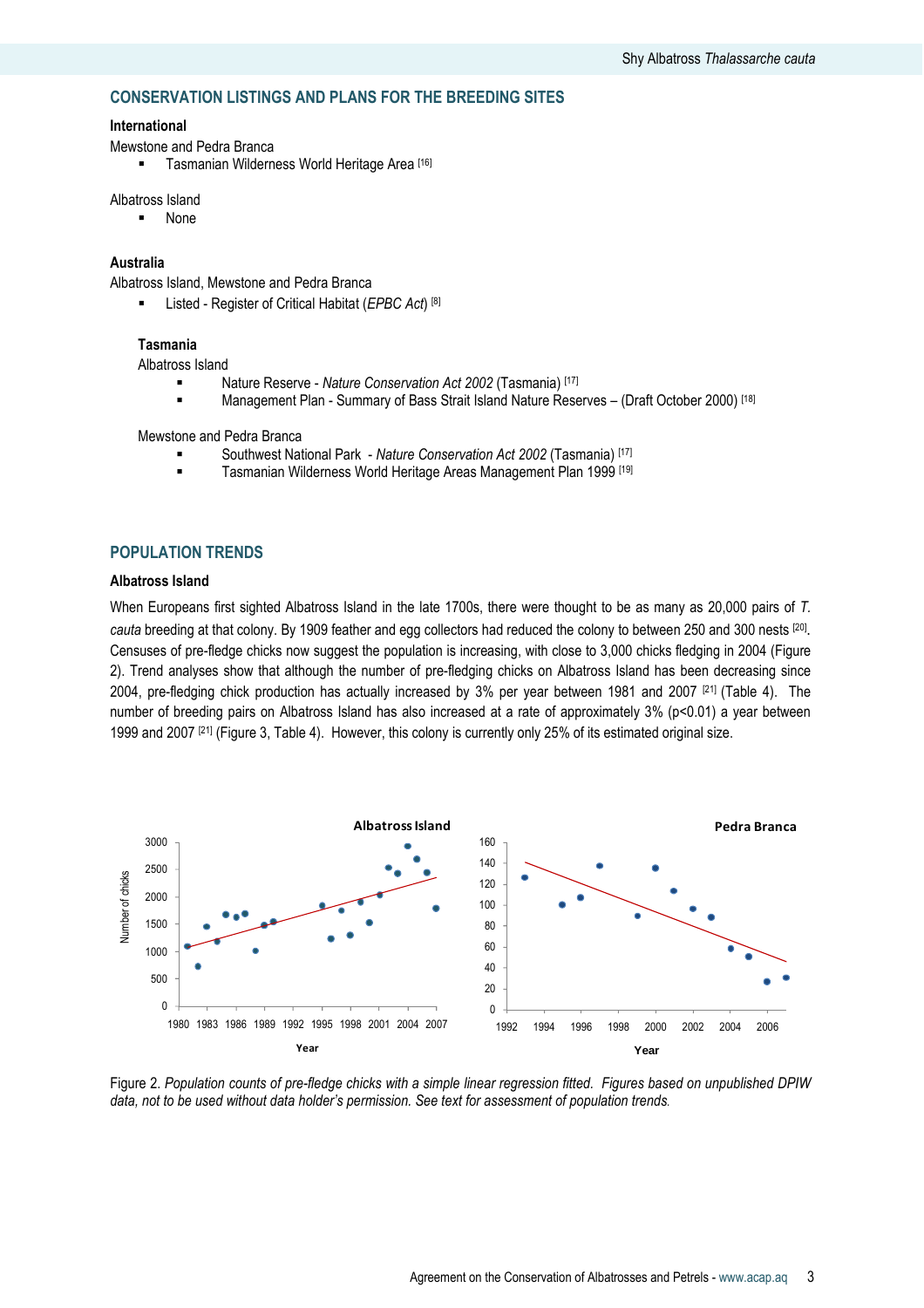

### Mewstone and Pedra Branca

The historical size of the populations on the Mewstone and Pedra Branca has not been reported so the population trend on these islands is less clear. The population on Pedra Branca may have always been small [9] but it appears competition for nesting space with Australasian Gannets Morus serrator may steadily be reducing the number of fledglings produced on the island each year (Figure 2). Chick production on Pedra Branca dropped from over 100 to 31 between 1993 and 2007 (Figure 2), representing a decrease of approximately 9% a year (p<0.01) [21] .

No trend data are available for the Mewstone population. In 1996 the total number of breeding pairs on the Mewstone was estimated to be approximately 7,300 (Table 3) but this estimate is of uncertain accuracy [22] . An aerial census method is being investigated to accurately determine the population size and trend.



Figure 3. Population counts of nesting adults with a simple linear regression fitted. Figure based on unpublished DPIW data, not to be used without data holder's permission. See text for assessment of population trends.

### Table 4. Summary of population trend data for T. cauta. Table based on unpublished DPIW data.

| <b>Breeding site</b> | Current<br>Monitoring | <b>Trend Years</b>           | % average change per year [20]<br>(95% Confidence Interval) | Trend      | % of population<br>for which trend<br>calculated |
|----------------------|-----------------------|------------------------------|-------------------------------------------------------------|------------|--------------------------------------------------|
| Albatross Island     | Yes                   | 1981 - 20071<br>1999 – 20071 | $3.3(2.9,3.7)^2$<br>$2.9(2.8,3.0)^3$                        | Increasing | 100%<br>100%                                     |
| <b>The Mewstone</b>  | Yes                   | n/a                          | n/a                                                         | Unknown    | -                                                |
| Pedra Branca         | Yes                   | 1993-20071                   | $-9.1$ ( $-9.0, -9.2$ ) <sup>2</sup>                        | Declining  | 100%                                             |

1 missing data: Albatross Island (chicks 1991 - 1994; breeding pairs 2001, 2003, 2005); Pedra Branca (1994, 1998)

<sup>2</sup> pre-fledge chicks

3 breeding pairs

Due to access and disturbance issues on the Mewstone and Pedra Branca, breeding success and survival of juveniles and adults have only been studied in detail at Albatross Island. There, breeding success varies from 20% to 50% with an average of 37% of nests fledging a chick (Table 5). Analyses of juvenile and adult survival are in progress but adult survival is thought to be high [23].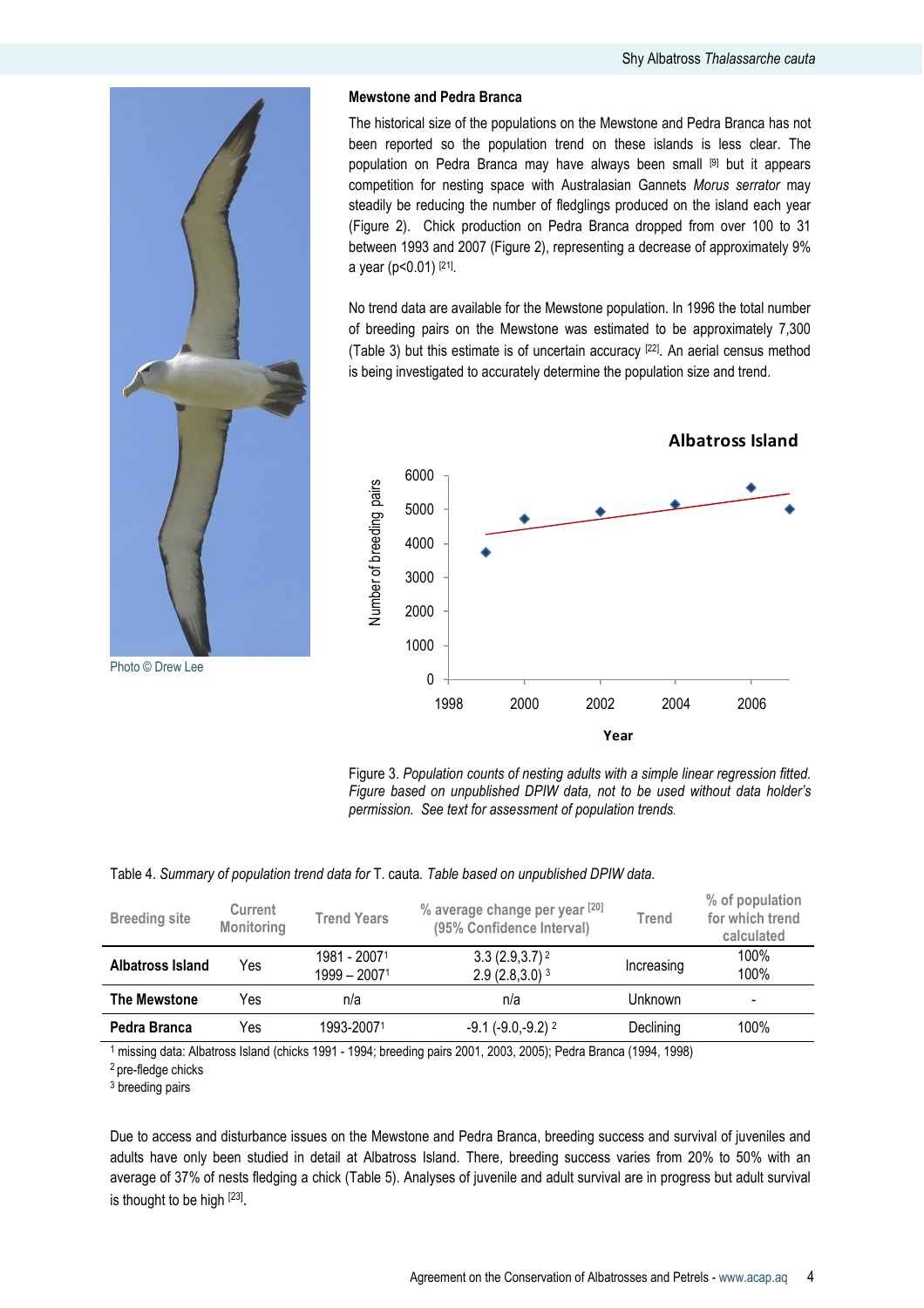|               | Table 5. Demographic data for the three T. cauta breeding sites. Table based on unpublished DPIW data submitted to |  |  |  |  |  |  |  |
|---------------|--------------------------------------------------------------------------------------------------------------------|--|--|--|--|--|--|--|
| ACAP in 2007. |                                                                                                                    |  |  |  |  |  |  |  |

| <b>Breeding site</b> | <b>Mean breeding success</b><br>$(\pm SD; Years)$ | Mean juvenile survival | Mean adult survival |
|----------------------|---------------------------------------------------|------------------------|---------------------|
| Albatross Island     | 37% (±7%; 1989-2007*)                             | In progress            | In progress         |
| The Mewstone         | No data                                           | No data                | No data             |
| Pedra Branca         | No data                                           | No data                | No data             |

\*Missing data: 1992-1993

# BREEDING SITES: THREATS

Few threats exist at any of the breeding sites of T. cauta (Table 6) and all sites are legally protected.

Table 6. Summary of known threats causing population level changes at the breeding sites of T. cauta. Table based on unpublished DPIW data submitted to the ACAP Breeding Sites Working Group in 2008.

| <b>Breeding</b><br>site       | Human<br>disturbance | Human<br>take | <b>Natural</b><br>disaster | Parasite or<br>Pathogen | <b>Habitat loss</b><br>or<br>degradation | Predation<br>by alien<br>species | Contamination |
|-------------------------------|----------------------|---------------|----------------------------|-------------------------|------------------------------------------|----------------------------------|---------------|
| <b>Albatross</b><br>Island    | No <sup>a</sup>      | No            | No                         | Low <sup>c</sup>        | No <sup>d</sup>                          | No <sup>d</sup>                  | No t          |
| <b>The</b><br><b>Mewstone</b> | No <sup>a</sup>      | No            | No                         | No                      | No <sup>d</sup>                          | No <sup>d</sup>                  | No t          |
| Pedra<br><b>Branca</b>        | No <sup>a</sup>      | No            | High b                     | No                      | High <sup>e</sup>                        | No <sup>d</sup>                  | No t          |

a Anthropogenic disturbance is essentially limited to activities associated with the conservation management of the islands.

b Pedra Branca is occasionally exposed to extreme wave action which is known to affect the breeding Australasian Gannets on the island and may also impact the albatross population.

<sup>c</sup> In some years, symptoms of a pox virus infection are common on Albatross Island and this disease has been associated with chick mortality and hence depressed breeding success [24].

<sup>d</sup> There are no introduced species on Pedra Branca, whereas the European wasp is the only introduced species found on Mewstone. The two non-native vascular plant species on Albatross Island (Catapodium marinum, currently in the process of being eradicated, and Coprosma repens, planned for eradication) have no impact on the albatross population.

e On Pedra Branca, Australasian Gannets have been increasing by 4% a year since 1985 [25] and the increased competition for limited nesting space could be contributing to the sharp decline in T. cauta chick numbers over the last 15 years.

<sup>f</sup> Thalassarche cauta show relatively low levels of heavy metal contamination [26].

#### FORAGING ECOLOGY AND DIET

Thalassarche cauta usually forage singly and have been observed taking prey from the surface or occasionally making surface plunges or shallow dives. However, a study using time-depth recorders revealed T, cauta commonly plunge-dive within 3 m of the surface and can swim down to over 7 metres  $[27]$ . The diet of T. cauta has only been examined through food delivered to chicks at Albatross Island. There, fish (mostly Jack mackerel Trachurus declivis and redbait Emmelichthys nitidus) dominated the diet (89% wet mass), followed by cephalopods (mostly Gould's squid Nototodarus gouldi) and small amounts of tunicates and crustaceans <sup>[27]</sup>. Evidence suggests T. cauta capture most prey during the day <sup>[28]</sup>.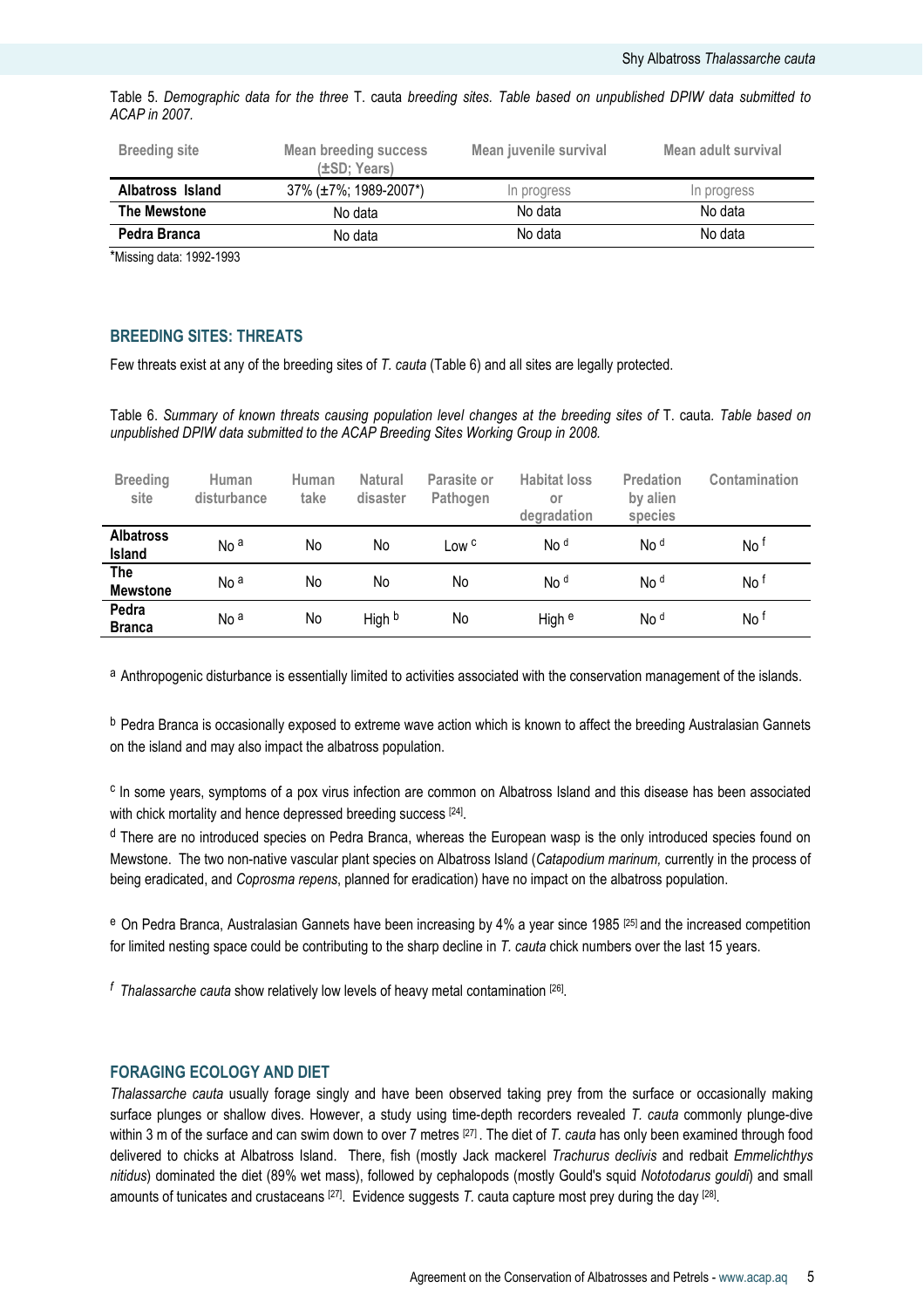

Photo © Drew Lee

# MARINE DISTRIBUTION

Understanding of the marine distribution of  $T$ . cauta is confounded by its similar appearance to other albatross species, particularly T. steadi. However, band recoveries, satellite-tracking data, and genetic identification of birds caught in fishing operations show that T. cauta are most frequently found around Tasmania and southern Australia  $[22, 29]$  but its range also extends to southern Africa (Figure 1). Satellite-tracking data show T. cauta are less pelagic than many other albatross species, are usually found over the continental shelf, and regularly venture close to shore along the coasts of Tasmania and southern Australia  $[14, 30, 31]$  (Figure 4 & 5). Adult T. cauta remain close to their breeding colonies year-round  $[14, 32]$  whereas juvenile birds (predominantly from the Mewstone colony) have been recorded off southern Africa <a>[22]</a>. During breeding, adults forage close to their colonies, usually within 300 km, in waters less than 200 m deep  $[14]$ . The only evidence that T. cauta occur in New Zealand is from a single band recovery from a bird that was banded at the Mewstone colony [22, 29].



Figure 4. Satellite-tracking data of juvenile and non-breeding adult T. cauta (Non-breeding adults  $N = 9$ ; Juveniles  $N = 25$ ; Total hours = 42,000. Unpublished DPIW data).



Figure 5. Satellite-tracking data from breeding adult T. cauta (Number of individuals not known; Total hours = 37,600. Unpublished DPIW data).

Satellite-tracking data indicate that T. cauta overlap with eight Regional Fisheries Management Organisations, but principally the CCSBT, IOTC, and WCPF. These RFMOs overlap in the region encompassing the breeding sites (Figure 1; Table 7). Consultations are currently underway to establish the South Pacific Regional Fisheries Management Organisation (SPRFMO) that would cover both pelagic and demersal fisheries in the region. The species also overlaps with SEAFO (South-East Atlantic Fisheries Organisation), SWIOFC (South-West Indian Ocean Fisheries Commission), and SIOFA (Southern Indian Ocean Fisheries Agreement), aimed at ensuring the long-term conservation and sustainable use of fishery resources other than tuna. Although those RFMOs are principally responsible for trawl and artisanal fisheries, SEAFO also manages pelagic species such as Patagonian toothfish Dissostichus eleginoides. Australia and South Africa are the principal Range States for T. cauta (Figure 1; Table 7). It is also possible that birds transiting between the two countries forage in waters off the French Southern Territories (Figure 1) but this is unconfirmed.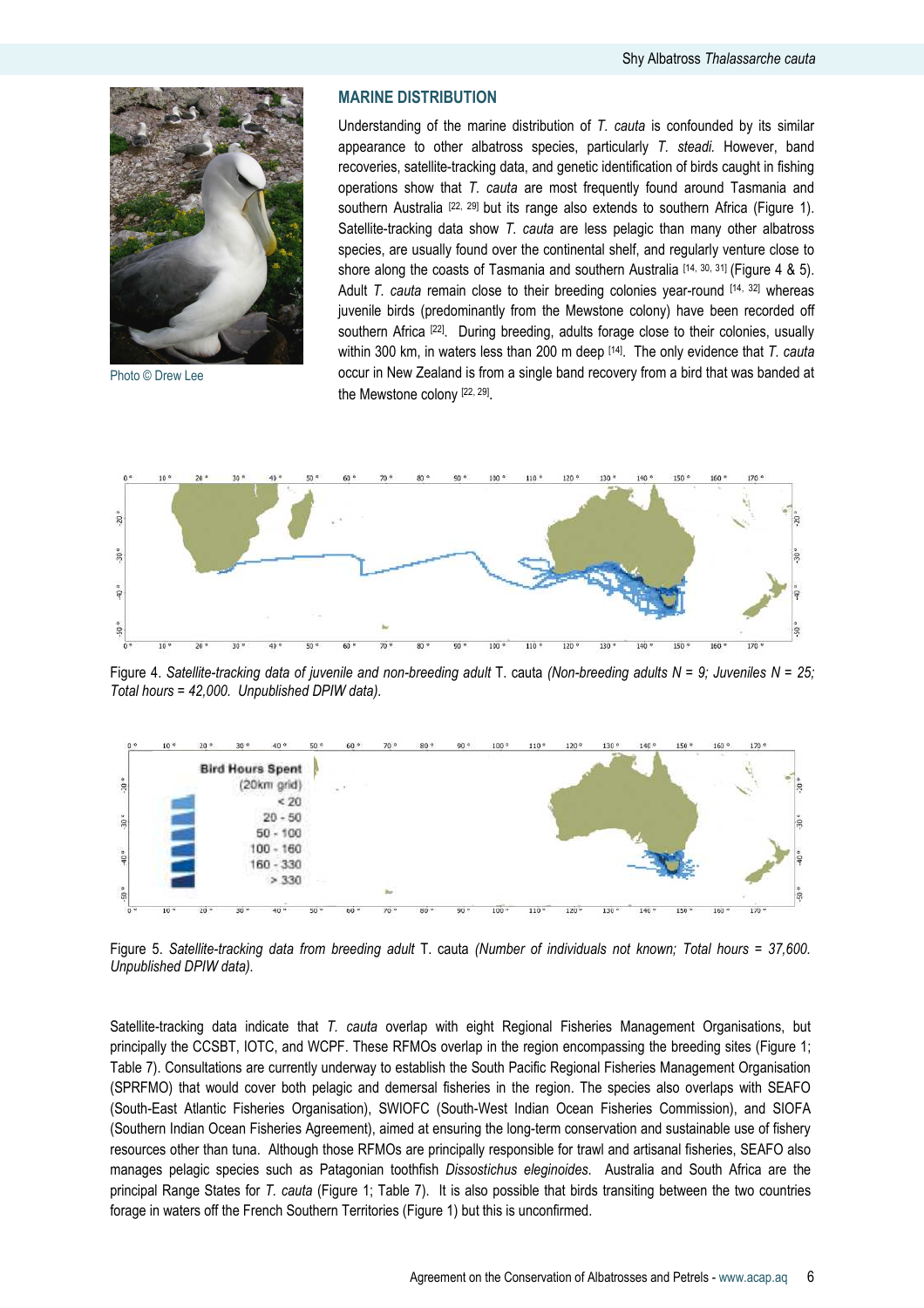Table 7. Summary of the known ACAP Range States, non-ACAP Exclusive Economic Zones and Regional Fisheries Management Organisations that overlap with the marine distribution of T. cauta.

|                                                                    | <b>Resident/ Breeding</b><br>and feeding range                     | Foraging range only                           | Few records - outside core<br>foraging range |
|--------------------------------------------------------------------|--------------------------------------------------------------------|-----------------------------------------------|----------------------------------------------|
| Known ACAP Range States                                            | Australia                                                          | South Africa                                  | New Zealand                                  |
| <b>Exclusive Economic Zones of</b><br>non-ACAP countries           |                                                                    | Namibia                                       | -                                            |
| <b>Regional Fisheries Management</b><br>Organisations <sup>1</sup> | <b>WCPFC</b><br><b>IOTC</b><br><b>CCSBT</b><br>SPRFMO <sup>2</sup> | <b>SEAFO</b><br><b>SWIOFC</b><br><b>SIOFA</b> | <b>ICCAT</b>                                 |

<sup>1</sup>See Figure 1 and text for list of acronyms

<sup>2</sup> Not yet in force

### MARINE THREATS

Like most marine organisms, T. cauta are exposed to the threats of marine debris, plastic ingestion and pollution, but it is the incidental mortality of T. cauta in fishing operations that is thought to pose the greatest threat. Thalassarche cauta are known to be killed in longline fishing operations in Australian and South African waters [22, 29, 32, 33] Thalassarche cauta juveniles that leave Australian waters and traverse the Indian Ocean to southern Africa (Figure 5) are particularly vulnerable to interactions with fishing operations. Both high seas longline fleets and South African longline and trawl fisheries are known to kill large numbers of albatrosses [33, 34]. Adult T. cauta largely remain within the Australian waters but, based on 2005 fishing effort profiles, their exposure to domestic longline fisheries is limited [14]. Thalassarche cauta are killed in Australian trawl fisheries but the magnitude of the impact is poorly understood.

## KEY GAPS IN SPECIES ASSESSMENT

Thalassarche cauta is one of the more comprehensively studied albatross species. This is particularly the case for the Albatross Island population (comprising 40% of the total population) where the population trends, diet and behavioural ecology have all been the subject of investigation. The marine distribution is reasonably well known, with tracking studies being undertaken on both adults and juveniles from all three colonies [31]. However, the population size and trend for the Mewstone, the largest of the three breeding sites (c. 60% of the total population) remains a significant gap in the species' assessment, as do accurate estimates of adult and juvenile survival for all populations. Urgent assessment of management options in relation to the precarious status of the small and genetically distinct Pedra Branca population is required. The most significant threat to this species is mortality associated with fisheries operations. The impact of trawl fisheries in Australia and fishing operations in the Indian Ocean and off southern Africa is currently unknown.

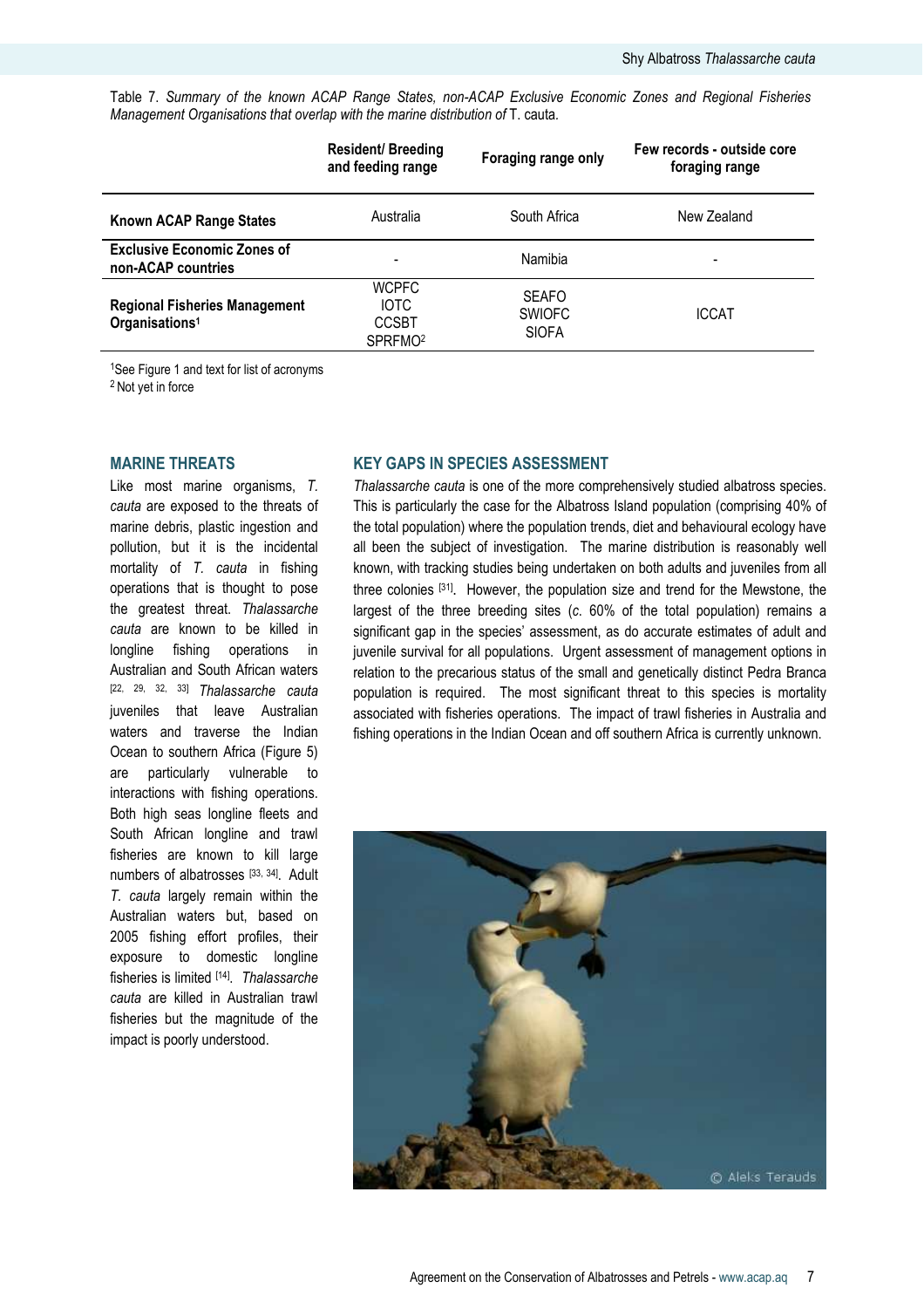# **REFERENCES**

- 1. Nunn, G.B., Cooper, J., Jouventin, P., Robertson, C.J.R., and Robertson, G.G. 1996. Evolutionary relationships among extant albatrosses (Procellariiformes: Diomedeidae) established from complete cytochrome-b gene sequences. Auk 113: 784-801.
- 2. Robertson, C.J.R. and Nunn, G.B., 1998. Towards a new taxonomy for albatrosses., in Albatross biology and conservation, G. Robertson and R. Gales (Eds). Surrey Beatty and Sons: Chipping Norton. 13-19.
- 3. Birdlife International. 2007. Thalassarche cauta. 2007 Red List of Threatened Species http:www.iucnredlist.org/.
- 4. Brooke, M., 2004. Albatrosses and petrels across the world. Oxford: Oxford University Press. 499 pp.
- 5. Agreement on the Conservation of Albatrosses and Petrels Taxonomy Working Group. 2006. Report by the Taxonomy Working Group to the Advisory Committee meeting 2 – Brasilia, Brazil 2006. http://www.acap.aq/en/index.php?option=com\_docman&task=cat\_view &gid=37&Itemid=33.
- 6. ACAP. Agreement on the Conservation of Albatrosses and Petrels. http://www.acap.aq.
- 7. Bonn Convention. Convention on the Conservation of Migratory Species of Wild Animals. http://www.cms.int/.
- 8. Australian Government Environment Protection and Biodiversity Conservation Act. 1999. http://www.deh.gov.au/epbc/.
- 9. Department of Environment and Heritage. 2001. Recovery Plan for Albatrosses and Giant-Petrels 2001-2005. http://www.deh.gov.au/biodiversity/threatened/publications/recovery/alb atross/index.html.
- 10. Department of Environment and Heritage. 2006. Threat Abatement Plan for the incidental catch (or bycatch) of seabirds during oceanic longline fishing operations operations http://www.environment.gov.au/biodiversity/threatened/tap-

approved.html.

- 11. Tasmanian Government. Threatened Species Protection Act (1995). http://www.dpiw.tas.gov.au/.
- 12. Subsecretaría de Pesca, 2006. Plan de Acción Nacional para reducir las capturas incidentales de aves en las pesquerías de palangre (PAN-AM/CHILE). 26 pp. www.subpesca.cl/mostrararchivo.asp?id=5768
- 13. Abbott, C.L., Double, M.C., Gales, R., and Cockburn, A. 2006. Copulation behaviour and paternity in shy albatrosses (Thalassarche cauta). Journal of Zoology 270: 628-635.
- 14. Brothers, N., Gales, R., Hedd, A., and Robertson, G. 1998. Foraging movements of the shy albatross Diomedea cauta breeding in Australia implications for interactions with longline fisheries. Ibis 140: 446-457.
- 15. Gales, R., 1998. Albatross populations: status and threats, in Albatross Biology and Conservation, G. Robertson and R. Gales (Eds). Surrey Beatty & Sons: Chipping Norton. 20-45.
- 16. United Nations Educational Scientific and Cultural Organzation. http://whc.unesco.org/en/list/181.<br>Tasmanian Government.
- 17. Tasmanian Government. Nature Conservation Act 2002. http://www.parks.tas.gov.au/manage/parksres/reserves.html.
- 18. Summary of Bass Strait Island Nature Reserves Draft Managment Plan **Detober.** Corresponding October. http://www.parks.tas.gov.au/publications/tech/bassstrait/summary.html.
- 19. Tasmanian Wilderness World Heritage Areas Management Plan. 1999. http://www.parks.tas.gov.au/wha/.
- 20. Johnstone, G.W., Milledge, D., and Dorward, D.F. 1975. The whitecapped albatross of Albatross Island: Number and breeding behaviour. Emu 75: 1-11.
- 21. Pannekoek, J. and A, v.S. 2006. TRIM 3.53 (TRends & Indices for Monitoring data). http://www.cbs.nl/en-GB/menu/themas/natuurmilieu/methoden/trim/default.htm.
- 22. Brothers, N.P., Reid, T.A., and Gales, R.P. 1997. At-sea distribution of shy albatrosses Diomedea cauta cauta derived from records of band recoveries and colour-marked birds. Emu 97: 231-239.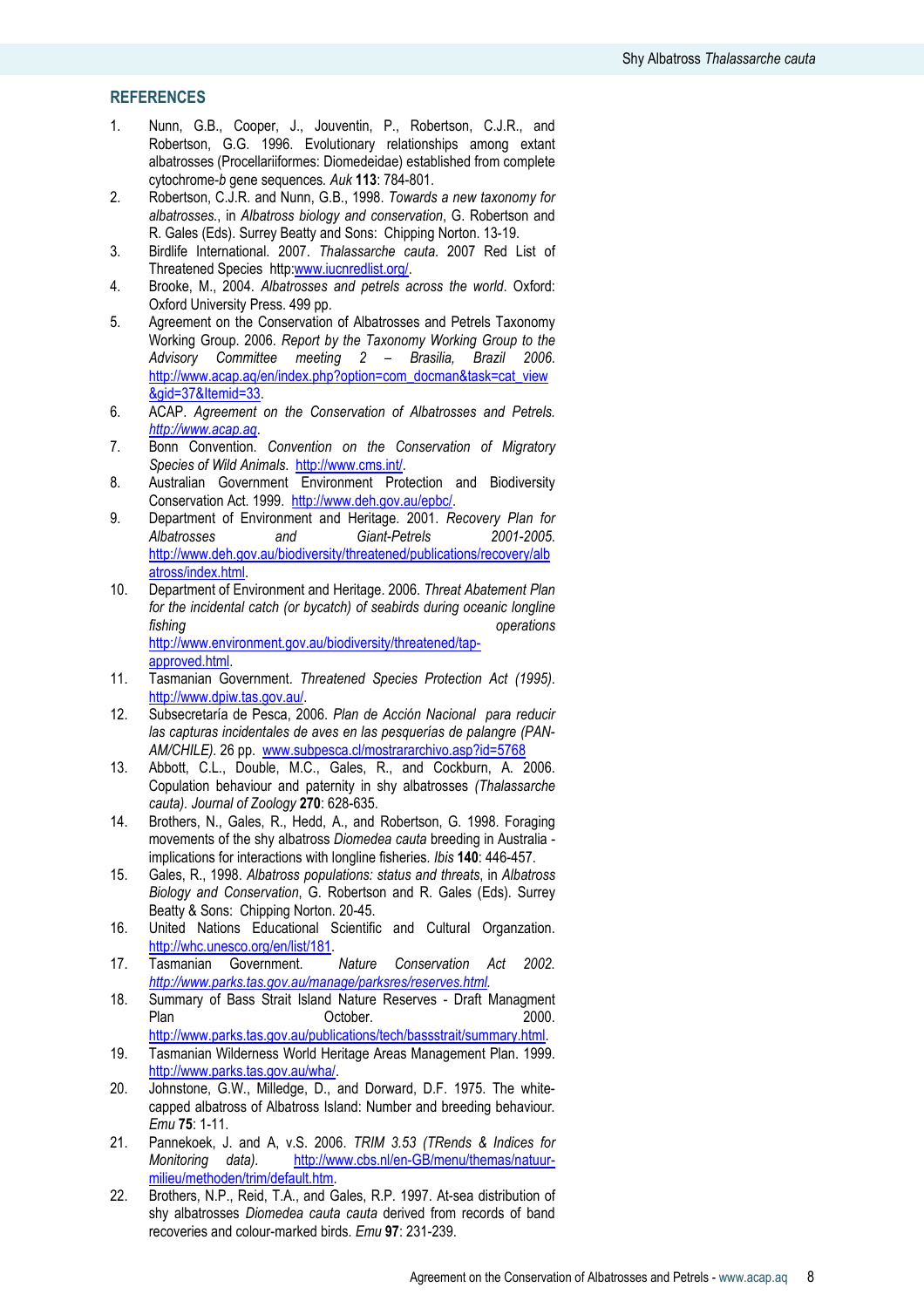- 23. Hamilton, S., Gales, R., and Brothers, N., 2000. Shy albatrosses in Australia: population and conservation assessment. Environment Australia:
- 24. Woods, R. 2004. Result of a preliminary disease survey in Shy Albatross (Thalassarche cauta Gould 1941) chicks at Albatross Island, Bass Strait Tasmania. Annual Conference of the Australian Association of Veterinary Conservation Biologists. Canberra. May 2004.
- 25. Bunce, A., Norman, F.I., Brothers, N., and Gales, R. 2002. Long-term trends in the Australasian gannet (Morus serrator) population in Australia: the effect of climate change and commercial fisheries. Marine Biology 141: 263-269.
- 26. Hindell, M.A., Brothers, N., and Gales, R. 1999. Mercury and cadmium concentrations in the tissues of three species of southern albatrosses. Polar Biology 22: 102-108.
- 27. Hedd, A., Gales, R., Brothers, N., and Robertson, G. 1997. Diving behaviour of the shy albatross Diomedea cauta in Tasmania - initial findings and dive recorder assessment. Ibis 139: 452-460.
- 28. Hedd, A. and Gales, R. 2001. The diet of shy albatrosses (Thalassarche cauta) at Albatross Island, Tasmania. Journal of Zoology 253: 69-90.
- 29. Abbott, C.A., Double, M.C., Baker, G.B., Gales, R., Lashko, A., Robertson, C.J.R., and Ryan, P.G. 2006. Molecular provenance analysis for shy and white-capped albatrosses killed by fisheries interactions in Australia, New Zealand and South Africa. Conservation Genetics 7: 531-542.
- 30. Hedd, A., Gales, R., and Brothers, N. 2001. Foraging strategies of shy albatross Thalassarche cauta breeding at Albatross Island, Tasmania, Australia. Marine Ecology Progress Series 224: 267-282.
- 31. BirdLife-International. 2004. Tracking ocean wanderers: the global distribution of albatrosses and petrels. Results from the Global Procellariiform Tracking Workshop, 1-5 September 2003. Gordon's Bay, South Africa. BirdLife International: Cambridge (UK)
- 32. Gales, R., Brothers, N., and Reid, T. 1998. Seabird mortality in the Japanese tuna longline fishery around Australia, 1988-1995. Biological Conservation 86: 37-56.
- 33. Baker, G.B., Double, M.C., Gales, R., Tuck, G.N., Abbott, C.L., Ryan, P.G., Petersen, S.L., Robertson, C.J.R., and Alderman, R. 2007. A global assessment of the impact of fisheries-related mortality on shy and white-capped albatrosses: Conservation implications. Biological Conservation 137: 319-333.
- 34. Ryan, P.G., Keith, D.G., and Kroese, M. 2002. Seabird bycatch by longline fisheries off southern Africa, 1998-2000. South African Journal of Marine Science 24: 103-110.

### COMPILED BY

Michael C. Double Australian Antarctic Division; Rosemary Gales and Rachael Alderman Tasmanian Department of Primary Industries and Water (DPIW), Australia.

### **CONTRIBUTORS**

Mark Tasker Vice-chair, ACAP Advisory Committee

ACAP Bycatch Working Group Contact: Barry Baker barry.baker@latitude42.com.au

ACAP Breeding Sites Working Group Contact: Richard Phillips raphil@bas.ac.uk

ACAP Status and Trends Working Group Contact: Rosemary Gales Rosemary.Gales@dpiw.tas.gov.au

ACAP Taxonomy Working Group Contact: Michael Double Mike.Double@aad.gov.au

BirdLife International, Global Seabird Programme Contact: Cleo Small Cleo.Small@rspb.org.uk

Maps: Frances Taylor, Rachael Alderman Satellite-tracking data contributors: Tasmanian Department of Primary Industries and Water, Australia.

### RECOMMENDED CITATION

Agreement on the Conservation of Albatrosses and Petrels. 2009. ACAP Species assessments: Shy Albatross Thalassarche cauta. Downloaded from http://www.acap.aq on 31 August 2009.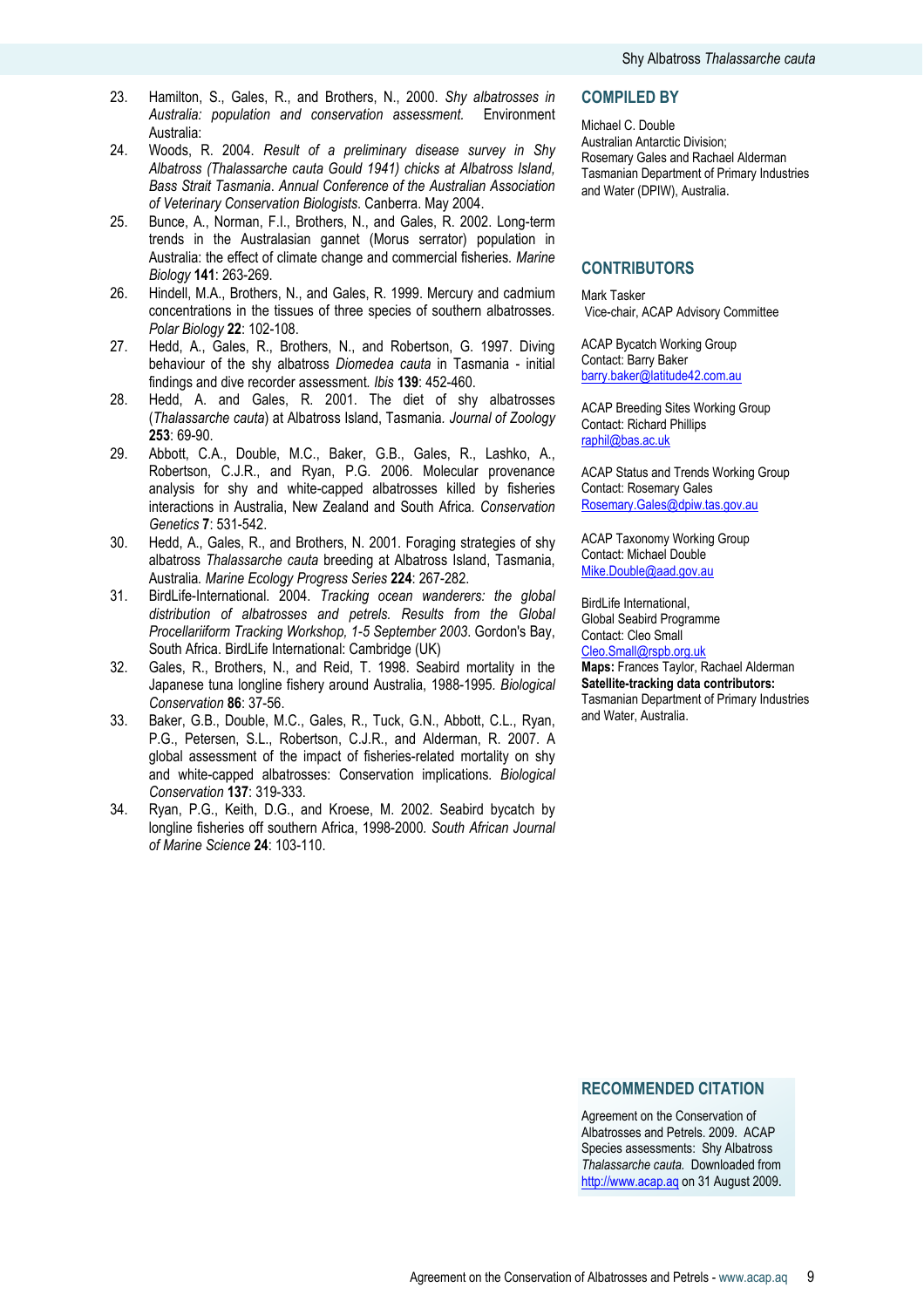# GLOSSARY AND NOTES

### Years.

The "split-year" system is used. Any count (whether breeding pairs or fledglings) made in the austral summer (e.g. of 1993/94) is reported as the second half of this split year (i.e. 1994).

The only species which present potential problems in this respect are *Diomedea* albatrosses, which lay in December-January, but whose fledglings do not depart until the following October-December. In order to keep records of each breeding season together, breeding counts from e.g. December 1993-January 1994 and productivity counts (of chicks/fledglings) of October-December 1994 are reported as 1994.

If a range of years is presented, it should be assumed that the monitoring was continuous during that time. If the years of monitoring are discontinuous, the actual years in which monitoring occurred are indicated.

## (ii) Methods Rating Matrix (based on NZ rating system)

# **METHOD**

A Counts of nesting adults (Errors here are detection errors (the probability of not detecting a bird despite its being present during a survey), the "nest-failure error" (the probability of not counting a nesting bird because the nest had failed prior to the survey, or had not laid at the time of the survey) and sampling error).

B Counts of chicks (Errors here are detection error, sampling and nest-failure error. The latter is probably harder to estimate later in the breeding season than during the incubation period, due to the tendency for egg- and chick-failures to show high interannual variability compared with breeding frequency within a species).

C Counts of nest sites (Errors here are detection error, sampling error and "occupancy error" (probability of counting a site or burrow as active despite it's not being used for nesting by birds during the season).

D Aerial-photo (Errors here are detection errors, nest-failure error, occupancy error and sampling error (error associated with counting sites from photographs), and "visual obstruction bias" - the obstruction of nest sites from view, always underestimating numbers).

E Ship- or ground- based photo (Errors here are detection error, nest-failure error, occupancy error, sampling error and "visual obstruction bias" (the obstruction of nest sites from view from low-angle photos, always underestimating numbers)<br>F

- Unknown
- G Count of eggs in subsample population

H Count of chicks in subsample population and extrapolation (chicks x breeding success - no count of eggs)

### RELIABILITY

- 1 Census with errors estimated
- 2 Distance-sampling of representative portions of colonies/sites with errors estimated
- 3 Survey of quadrats or transects of representative portions of colonies/sites with errors estimated
- 4 Survey of quadrats or transects without representative sampling but with errors estimated
- 5 Survey of quadrats or transects without representative sampling nor errors estimated
- 6 Unknown

# (iii) Population Survey Accuracy

High Within 10% of stated figure:

**Medium** Within 50% of stated figure;<br>**I ow** Within 100% of stated figure

Within 100% of stated figure (eg coarsely assessed via area of occupancy and assumed density) Unknown

### (iv) Population Trend

Trend analyses were run in TRIM software using the linear trend model with stepwise selection of change points (missing values removed) with serial correlation taken into account but not overdispersion.

### (v) Productivity (Breeding Success)

Defined as proportion of eggs that survive to chicks at/near time of fledging unless indicated otherwise